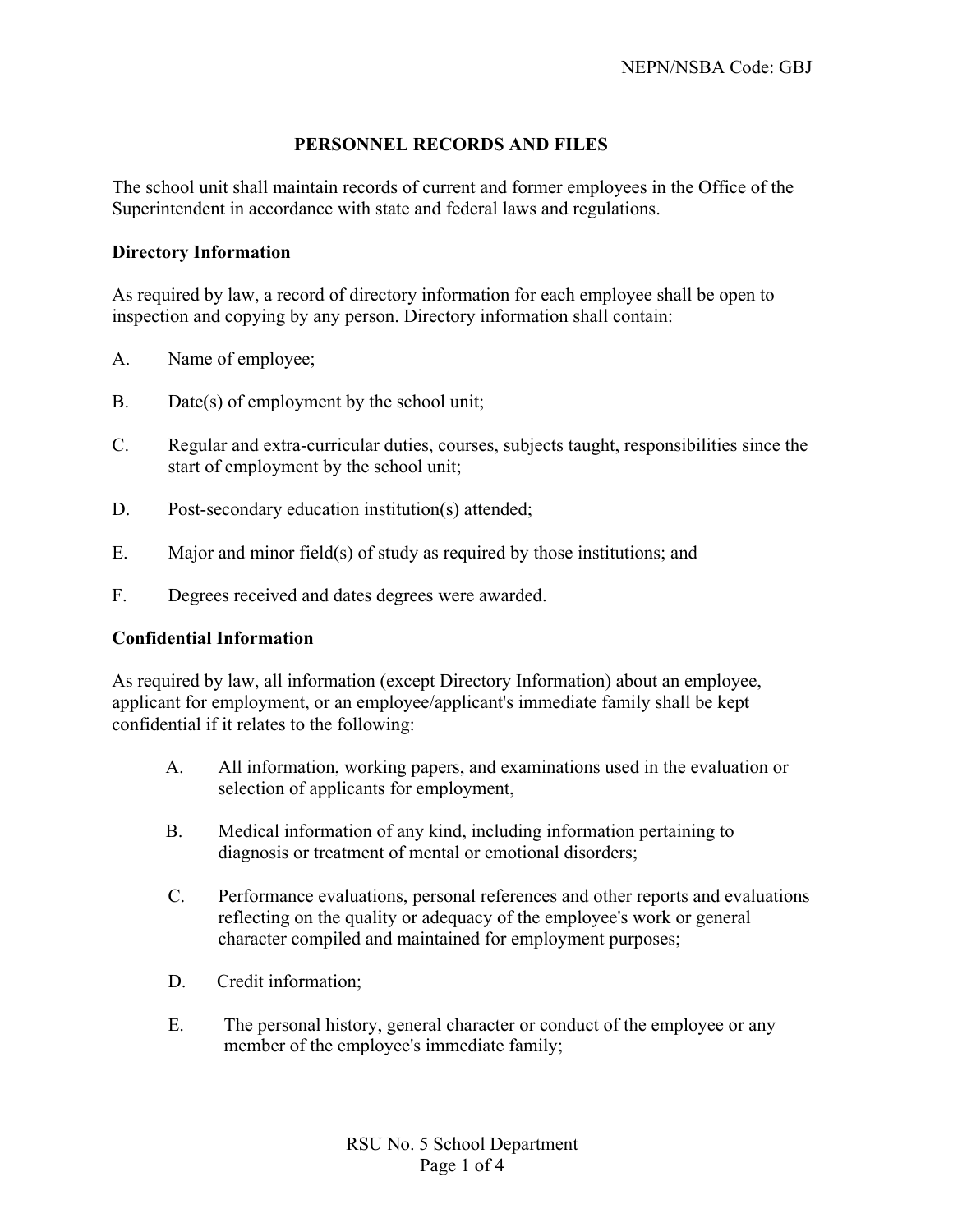- F. Complaints, charges of misconduct, replies thereto and memoranda and other materials pertaining to disciplinary action;
- G. Social Security number;
- H. Any teacher action plan and support system documents and reports maintained for certification purposes; and
- I. Criminal history record information.

### **Personnel Files**

Personnel files will contain a cumulative history of the staff member's employment, including formal or informal employee work evaluations and reports relating to the employee's character, credit, work habits, compensation and benefits.

### **Other Confidential Personnel Records**

The school unit must maintain the following confidential employee records separate from the personnel files:

- A. Medical information of any kind; and
- B. Teacher action plan and support system documents and reports maintained for certification purposes.

### **Disciplinary Action Information**

Any written record of a decision involving an employee disciplinary action by the Board shall not be included within any category of confidential information.

### **Procedures for Review of Personnel Files**

For the purpose of this section, a personnel file shall include, but not be limited to, any formal or informal employee evaluations and reports relating to the employee's character, credit, work habits, compensation and benefits which the Superintendent has in his/her possession.

- A. The Superintendent shall, upon written request and within 5 business days, provide the employee, former employee, or his/her duly authorized representative(s) with an opportunity to review and copy his/her personnel file, if the Superintendent has a personnel file for that employee.
- B. Reviews of personnel files shall take place at the location where the personnel files are maintained and during normal office hours.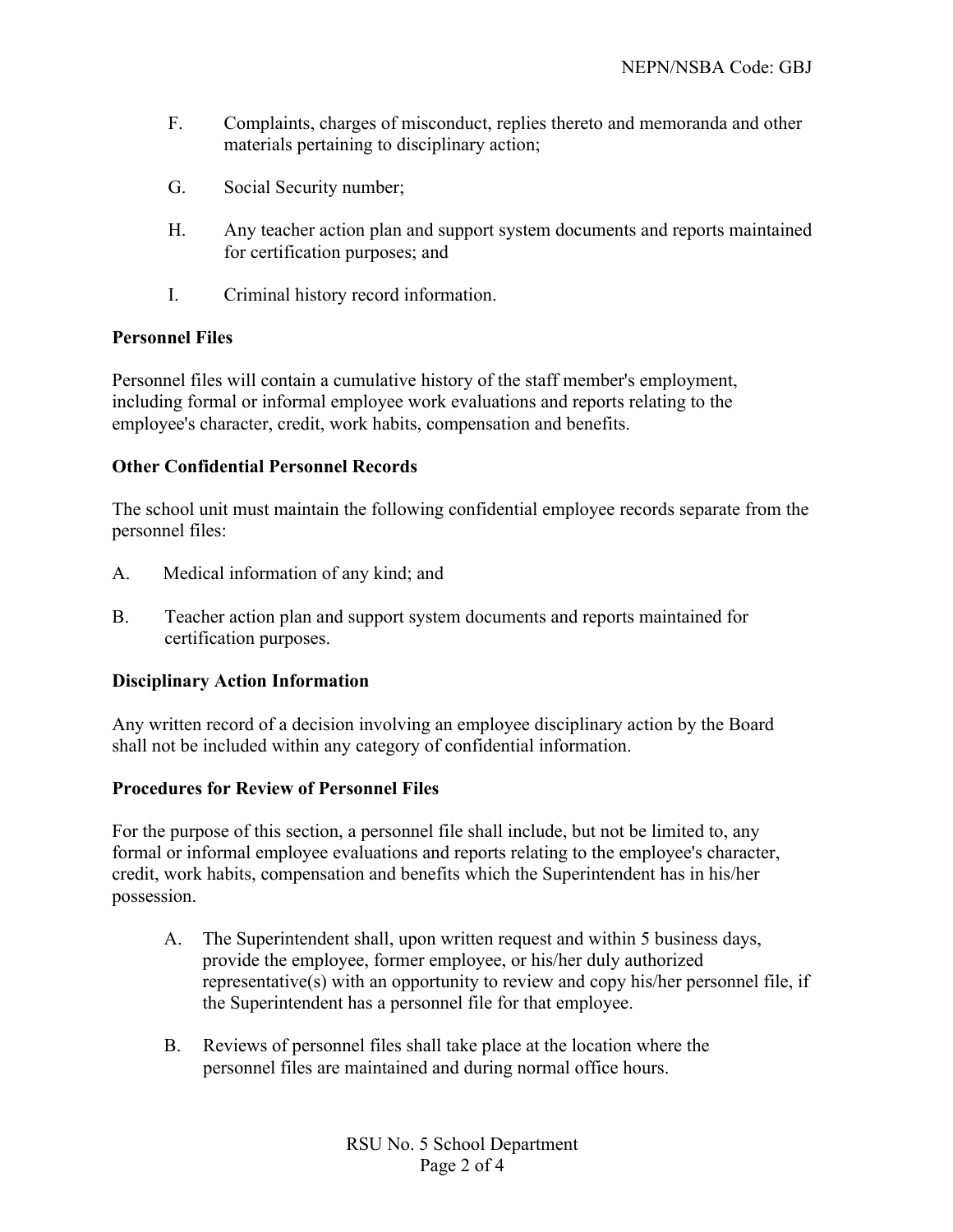- C. The cost of any copying is to be paid by the person requesting the copy.
- D. Access to confidential college placement records and letters of reference will be granted only to the Superintendent/designee.

#### **Access to Personnel Files**

Access to personnel files may be given to the following persons without the consent of the employee.

A. The Superintendent or his/her designee, the employee's principal or other supervisor(s). Personnel files are not accessible to individual Board members.

Relevant portions of a personnel file may be summarized and/or shared with the Board by the Superintendent when consideration is being given to performance evaluation, continuation of employment or disciplinary action.

B. The general public shall have access only to the Directory Information as outlined above.

Access to personnel files will not be granted to any other persons except under the following circumstances:

- A. When the employee gives written consent for the release of his/her records. The written consent must specify the record(s) to be released and to whom they are to be released. Each request for consent must be handled separately; blanket permission for release of information will not be accepted, and
- B. Upon advice of counsel, when subpoenaed or under court order.

#### **Records Management**

The Superintendent has overall responsibility for maintaining and preserving the confidentiality of all employee/applicant records. The Superintendent may designate a staff member who shall be responsible for granting or denying access to records according to the guidelines in this policy.

Written reports shall be maintained in personnel files to document compliance with federal and state laws and regulations and Board policies regarding employee evaluations. Once a document is properly placed in a personnel file, it shall remain in the file permanently, unless determined by the Superintendent to be obsolete or otherwise inappropriate.